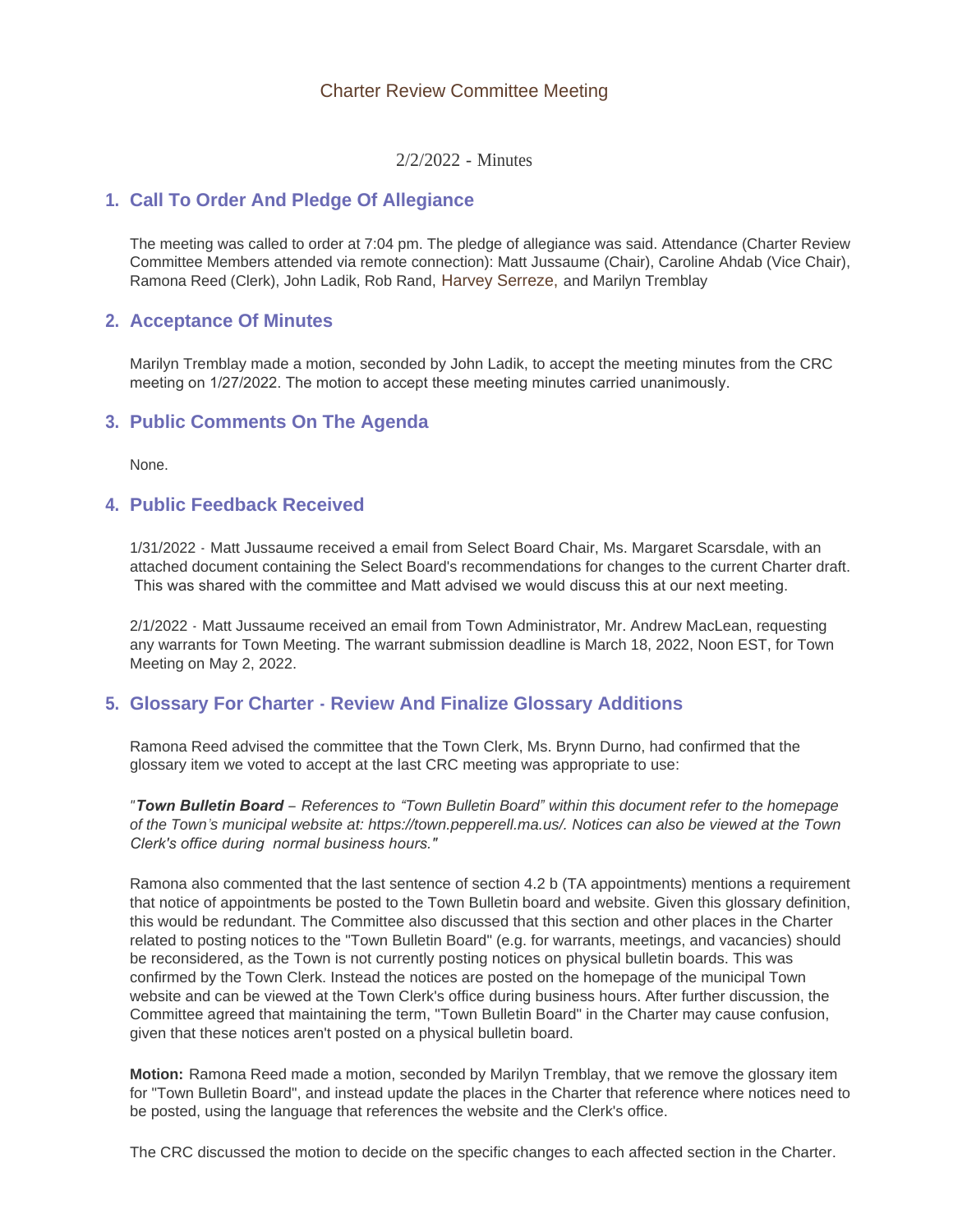After the discussion, a vote was taken and the motion carried unanimously. "Town Bulletin Board" was removed from the glossary and the following Charter sections. These sections were also revised, as specified in the motion.

2.7b - Initiation of Warrant Articles - Referrals - for posting of warrant articles

4.2a - Powers and Duties (of the Town Administrator) - for posting copies of proposed appointments

7.8a - Procedures Governing Appointed Multiple Member Bodies - Meetings - for posting of meetings

7.9 - Notice of Vacancies - for posting of vacancies

**Code of Pepperell** - Caroline contacted the Town Clerk to get clarification on the purpose of the Code of Pepperell document so that a definition could be included in the glossary. The Town Clerk, Ms. Brynn Durno, advised that there will need to be some discussions on how to re-organize the By-laws because there are general By-laws and Zoning By-laws, along with the Code of Pepperell. She requested to see how the Code of Pepperell is referenced in the Charter, prior to responding about that.

As the CRC reviewed the references to the Code of Pepperell in the Charter, we were reminded that this was not mentioned in the original Charter document, but that we had added the terminology when we were working on references to the By-laws in sections 5-1a - Organization of Town Government and 5-2 Publication of Administrative Code and Personnel Plan. Since we are unable to provide a clear definition or explanation of the Code of Pepperell, it was suggested that we remove the references we added and not include it in the glossary.

**Motion:** Marilyn Tremblay made a motion, seconded by Caroline Ahdab, to remove references to the term, Code of Pepperell, from sections 5-1 and 5-2.

Discussion: Ramona Reed asked if the motion should also include removing the "Code of Pepperell" from the glossary.

**Amended Motion:** Marilyn Tremblay made an amended motion, seconded by Caroline Ahdab, to remove references to the term, Code of Pepperell, from sections 5-1, 5-2, and the glossary.

This was further discussed. John Ladik advised that he disagreed. He commented that to be forward thinking, the Code of Pepperell should contain all the legislature, articles, and by-laws (everything the Town needs to run). The fact that it is not up-to-date should not preclude our keeping it in the Charter. Harvey Serreze commented that all of this could be mentioned in the glossary, but Charter section 5-2 only references the By-laws, so this is where the confusion lies. Caroline Ahdab expressed concern that the Town may decide not to combine the various documents in the Code of Pepperell. John advised he believes we should set the tone and the documents should follow what the Charter states. Ramona Reed mentioned that if the Town decides that being forward thinking is to re-organize the By-laws in a different way, this could make the Code of Pepperell document obsolete.

**Motion to End Discussion:** After the discussion continued for a few more minutes, Caroline Ahdab moved to end the discussion and vote on the amended motion. No official "second" on this motion was made but Matt Jussaume, as the chair, agreed to allow a vote to end the discussion of the original motion on the floor. The vote to end the discussion passed unanimously.

**Amended Motion Vote:** A vote was taken on the motion to remove the references to the Code of Pepperell. The motion carried by a majority vote of 5-1, with 1 member abstaining. Yes: Caroline Ahdab, Rob Rand, Ramona Reed, Harvey Serreze, Marilyn Tremblay. No: John Ladik, Abstained: Matt Jussaume

**By-laws** - Ramona asked the committee to review the definition of this that was approved at last week's meeting, as it didn't appear complete and was different than the draft that Harvey Serreze submitted for it.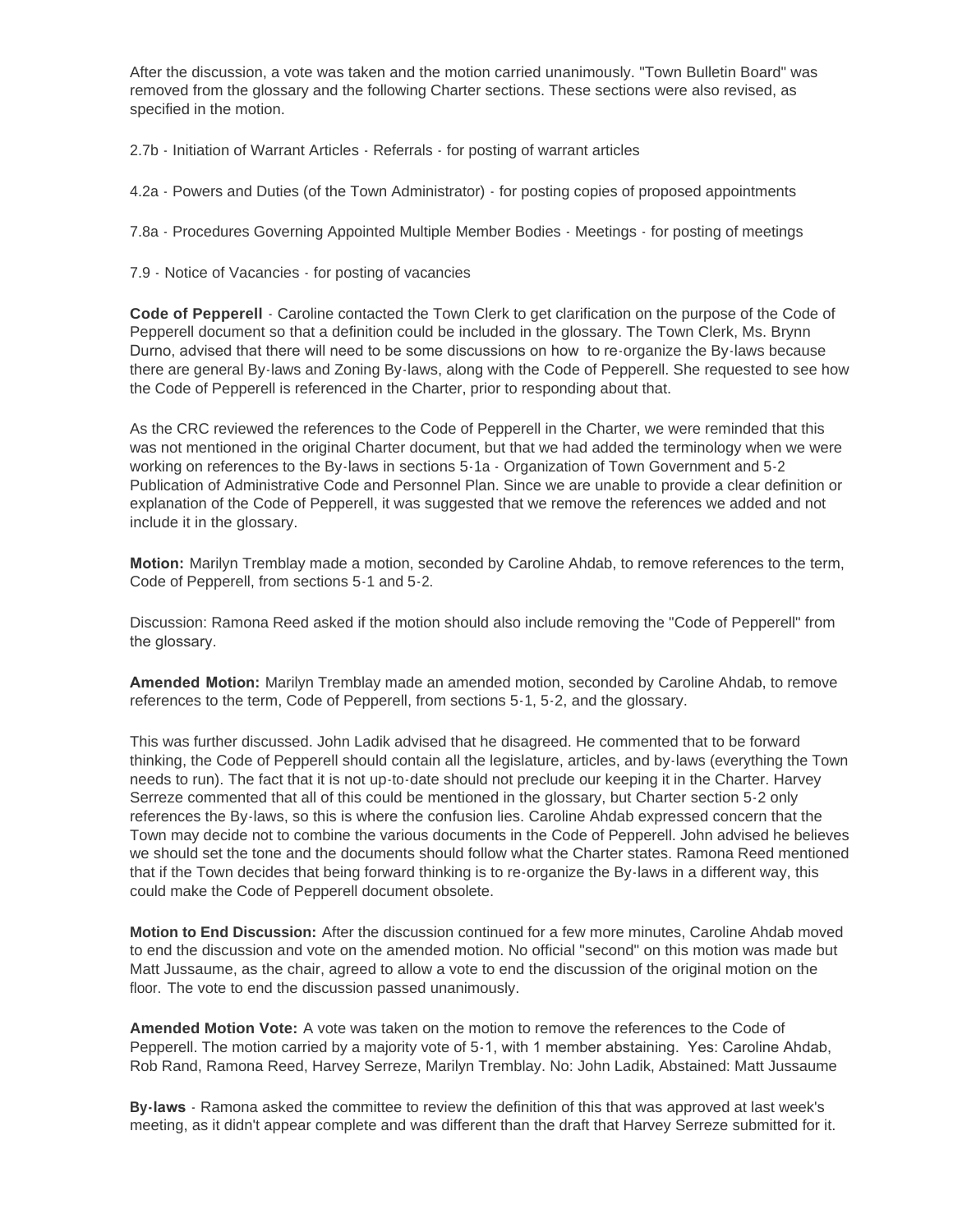*"Set of by-laws approved by town meeting to current date. A set of rules approved at Pepperell Town Meetings that are governed by and consistent with the Pepperell Town Charter. "* 

The CRC reviewed this and after some discussion changed it to:

" A set of rules approved at Pepperell Town Meetings that are governed by and consistent with the Pepperell Town Charter."

**Motion:** Ramona Reed made a motion, seconded by Marilyn Tremblay, to accept the glossary definition for By-laws as further revised at this meeting.

After a discussion, all committee members had voted, except Caroline Ahdab, as it was not realized that she was disconnected from the meeting. Caroline was able to rejoin the meeting in time to vote but because she had been offline when the motion was made, she first commented that her vote would be "no" because she didn't agree with the By-law definition, especially "...consistent with the Pepperell Town Charter." Caroline commented that there were some inconsistencies between the Town Charter and the By-laws in 2016 when the Charter was introduced. The By-laws were supposed to be updated to make the two documents consistent but this has not been done yet.

Ramona Reed asked if she could amend her motion to consider a further revision to the definition, as she would have changed her vote after hearing Caroline's comments. Matt Jussaume advised that the committee should retain the vote on this motion, as this was made with information known before the later discussion. The motion carried by a majority vote of 5-1, with 1 member abstaining. Yes: John Ladik, Rob Rand, Ramona Reed, Harvey Serreze, Marilyn Tremblay. No: Caroline Ahdab, Abstained: Matt Jussaume

**Motion:** Ramona Reed made a motion, seconded by Rob Rand, to re-open the discussion of the By-law definition. Most of the Committee did not feel any further discussion was needed. A vote was taken and the motion did not carry by a majority vote of 4-2, with 1 member abstaining. Yes: Caroline Ahdab, John Ladik, Harvey Serreze, Marilyn Tremblay. No: Rob Rand, Ramona Reed, Abstained: Matt Jussaume

# **Review Next Steps To Complete The Revised Charter Draft & Share Information 6.**

Matt Jussaume has been maintaining a list of items to do in order to bring the Charter revisions to Town Meeting. This was reviewed and re-ordered as the Committee discussed tasks such as reviewing the recent Select Board feedback, holding public hearings for feedback, obtaining the necessary reviews from Town Counsel and the State, and submitting the warrant article by 3/18/2022 for Town meeting on 5/2/2022.

### **Discuss Key Timeline Dates 6.1.**

The Committee discussed some of the dates but will not create the timeline until we receive further information about where in the process the Town Counsel and State review of the Charter must be done. Matt Jussaume will be following up on this with the Town leadership.

# **Discuss Committee Member Assignments For Completing The Charter 6.2.**

The committee agreed that the following tasks should be done by the next CRC meeting:

1. Each committee member will review the comments provided by the Select Board on 1/31/2022 and bring their comments/concerns to discuss at the meeting.

2. Ramona Reed volunteered to start an outline of the presentation that the Committee will do to present the Charter revisions. An initial idea is to provide information about the revisions that the Committee decides are most important and that would be of interest to the public.

3. Each Committee member will review the Charter and make a list of the Charter revisions they believe are important to highlight in the public presentations. Email these to Ramona.

4. Each Committee member will start proofreading the draft Charter and make note of any grammar/spelling errors, language, spelling and terminology inconsistencies, etc. Further reviews